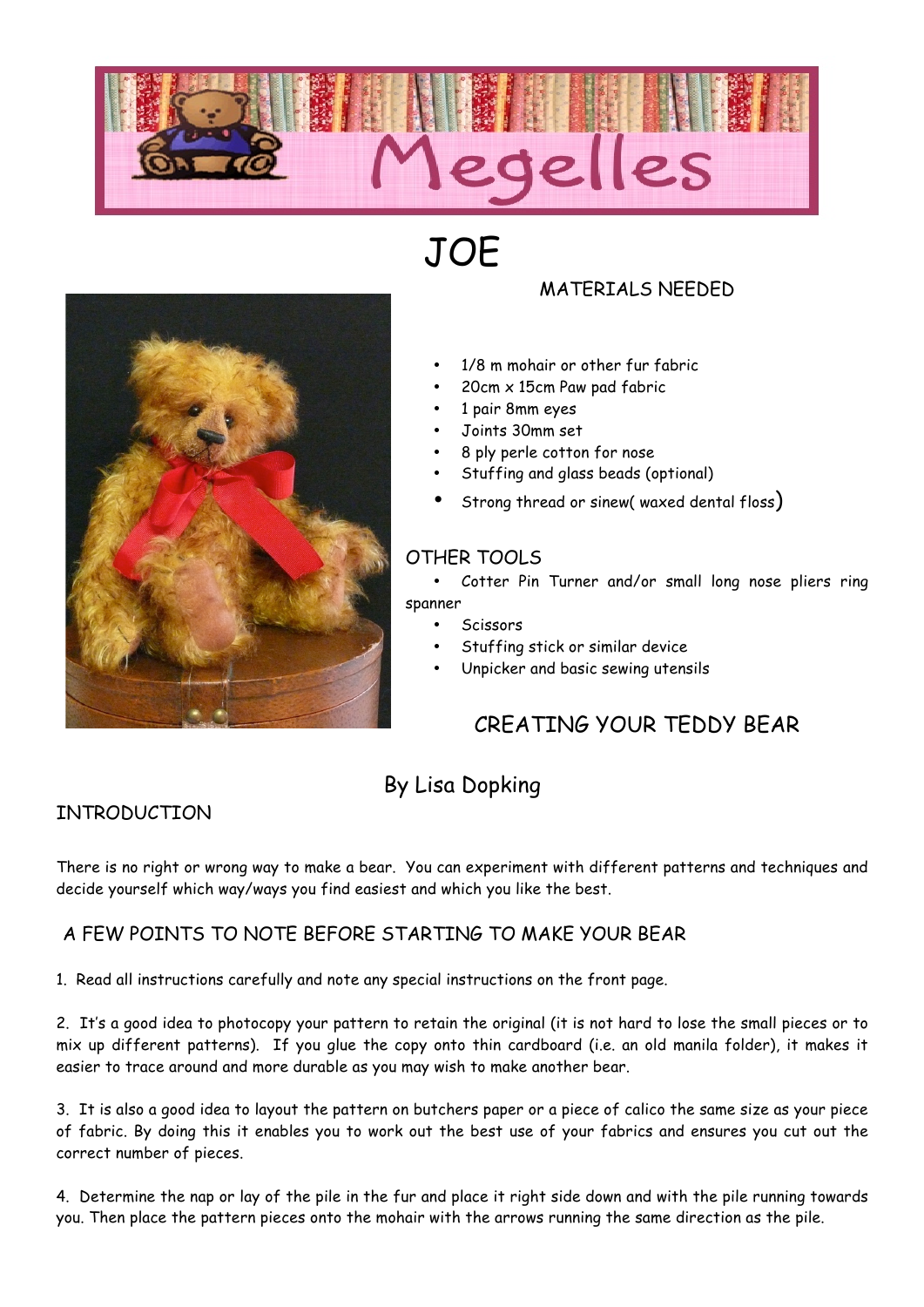### CUTTING OUT

Trace all pieces onto the back of the fabric, reversing where necessary to make a pair. Transfer all markings for the joints, darts and openings. Take care when transferring the markings as you can end up with a lop-sided bear.

#### \* DO NOT CUT ANY PIECES OUT UNTIL ALL PIECES ARE TRACED ONTO THE FABRIC \*

Paw and footpads are traced on to the felt, suede or leather. All darts are cut out. Cut out the pieces with fine pointed scissors using the tip of your scissors to cut the backing fabric only. Use small snips and cut slowly around each piece.

#### \*\*\*\*\*\*\*\*\*\*TAKE YOUR TIME DO NOT RUSH\*\*\*\*\*\*\*\*\*\*

#### **SEWING**

The seam allowance included in the pattern is 3-4mm unless specified otherwise. All pieces should be pinned and/or tacked before final hand or machine sewing. There is no need to unpick your tacking. If you are hand sewing use a small backstitch and pull each stitch tight.

#### **Arms**

With right sides together, pin the paw pad to the inner arm making sure to match the markings, and then sew. Unfold the paw and match it with the outer arm. Place with the right sides together and then pin around the edges. Sew as marked leaving an opening for jointing and stuffing later. Then create a small hole with an awl where marked for the joint and turn right side out. Repeat for the other arm.

#### **Legs**

Fold leg in half with right sides together, pin from the toe to the opening and then from the opening to the top of the leg. The bottom of the foot should be left open, as this is where the paw pad is inserted. Sew leaving the openings as indicated on the pattern. To attach the footpad match the centre seam on the bottom of the leg and the centre front of the footpad. Then pin and tack around the edges easing into place before you sew. Then create a small hole with an awl where marked for the joint and turn right side out. Repeat for the other leg.

#### **Body**

Sew darts in the top and bottom of the body pieces and then put right sides together. Pin and then sew around the body making sure to leave the openings as indicated on the pattern for the neck joint and for jointing and stuffing later. Create a small hole with an awl where marked for the joints and turn right side out.

#### **Ears**

Match 2 pieces together then pin around the curve. Then sew and turn right side out. Repeat for the second ear.

#### **Head**

With right sides together, pin the centre front seam from the nose to the neck, then sew. Then pin and/or tack the head gusset into place by matching the centre front seam and working back from there along one side to the back of the head. Repeat for the other side. Turn right side out.

Stuff the head by holding the nose in your hand and firmly stuff. The nose area should be hard and make sure the whole head is evenly and firmly stuffed. Thread a long needle with a strong thread and run a gathering stitch around the neck edge leaving the needle and thread. The head is now ready for jointing.

> Megelles Email: megelles@gmai.com or visit www.megelles.typepad.com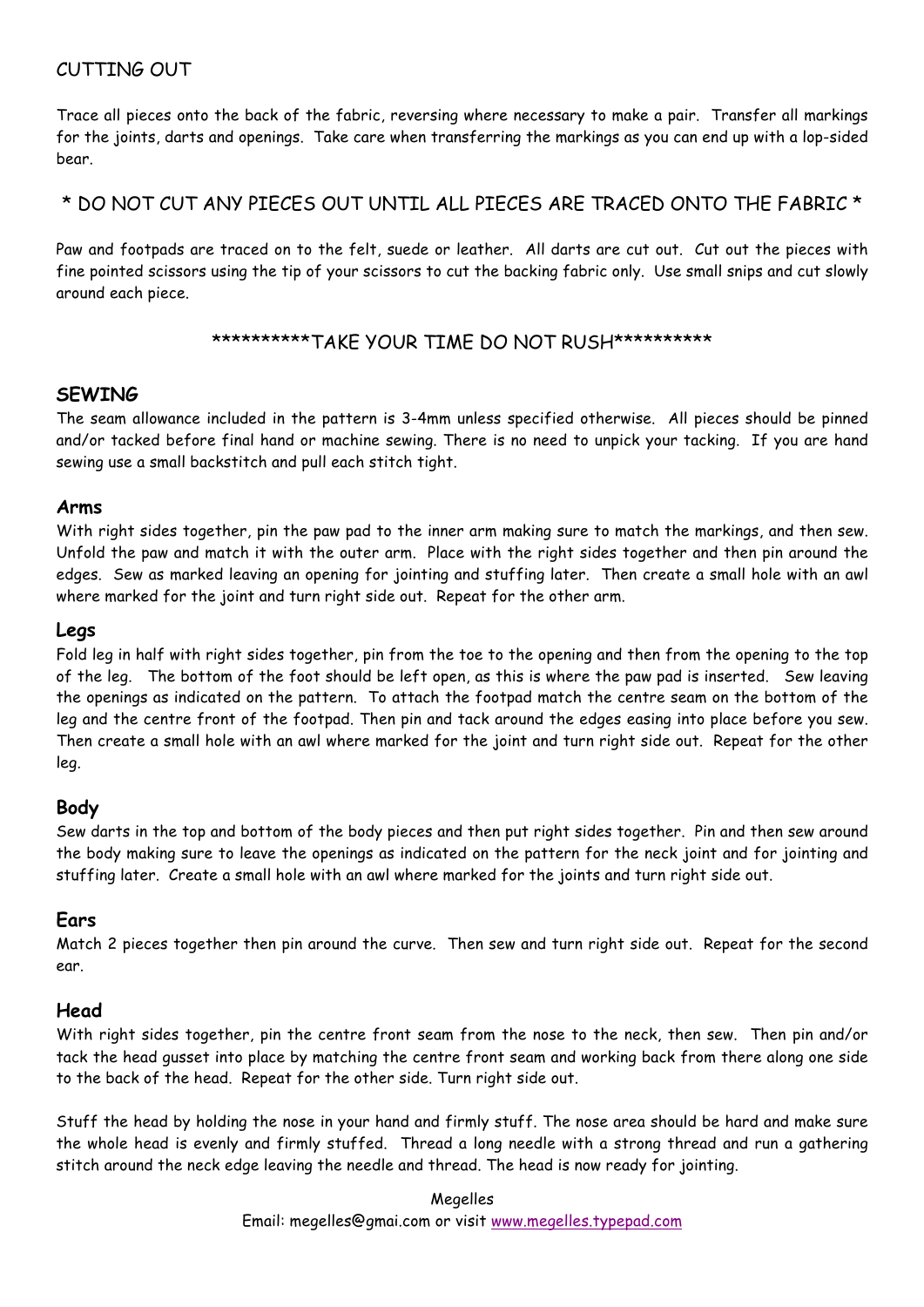#### **JOINTING THE BEAR - with cotter pins**

On a cotter pin place a small washer and then a wooden disc. This is placed inside the head with the cotter pin sticking out. You can now gather around the cotter pin securing it into place. At this stage you may wish to use the same thread to needle sculpt the eyes (See Finishing Details- Eyes) and then finish the head.

To joint the head to the body, push the cotter pin through the opening the top of the body and place a disc and then washer onto the cotter pin. Then using small pliers or a cotter pin turner roll the pins down onto the disc. Refer to the diagram page for guidance.

The arm and leg joints are inserted from the limb to the body in a similar way. Place a washer on the cotter pin then disc; push this through the limb to the outside. You may wish to stuff the limbs, embroider the claws and close the opening at this stage. To attach the limb by inserting the cotter pin into the body where marked. Put the disc then the washers on the cotter pin and then roll down the pins as for the head. Repeat for the other limbs.

#### **STUFFING YOUR BEAR**

To stuff the bear firmly, push the filling well down into the extremities of the arms and legs. Make sure you fill the paws and feet firmly first. If you wish to use glass pellets place them in the body cavity first and then add the filling.

To close the openings use a ladder stitch. Refer to the diagram page for guidance.

#### **FINISHING DETAILS**

#### **Ears**

Using approximately 30 cm of strong thread turn the base of the ears under 3mm and ladder stitch across the base leaving the needle and thread hanging. Use the same needle and thread to close the openings and to attach the ears to the head. Attach the ears by first pinning them into the desired position and then using a ladder stitch secure it to the head, only stitching along the back of the ears.

#### **Nose**

Before starting the nose cut the fur away at the "T" section and trim the face as desired. I generally pluck the fur out using a small pair of pliers. Embroider the nose and mouth with a vertical satin stitch. Refer to the photograph on the front of the pattern for guidance.

#### **Eyes**

Determine the position of the eyes with a pin. Take a long needle threaded with a double strand of strong thread. Sew from one eye socket to the other eye socket, going back and forth several times. To draw the eyes sockets a little closer together pull the thread gently with each stitch to create the raised bridge on his nose. Secure your thread after going back and forth again several times.

To insert the eyes, make a small hole with pointed scissors or a tailor's awl where you would like the eye to sit. Thread a long piece of dental floss through the wire loop on the back of the eye. Then thread a long needle with both ends of the dental floss and push it through where the small hole is. It should come out at the base of the head as shown on the diagram page. Do the same with the other eye but come out the back of the head about 3-4mm away from where the first one came out. Pull the ends of the dental floss tightly and the eye should slot into the hole made by the awl. Don't push the eye from the front as it may damage the wire loop of

> Megelles Email: megelles@gmai.com or visit www.megelles.typepad.com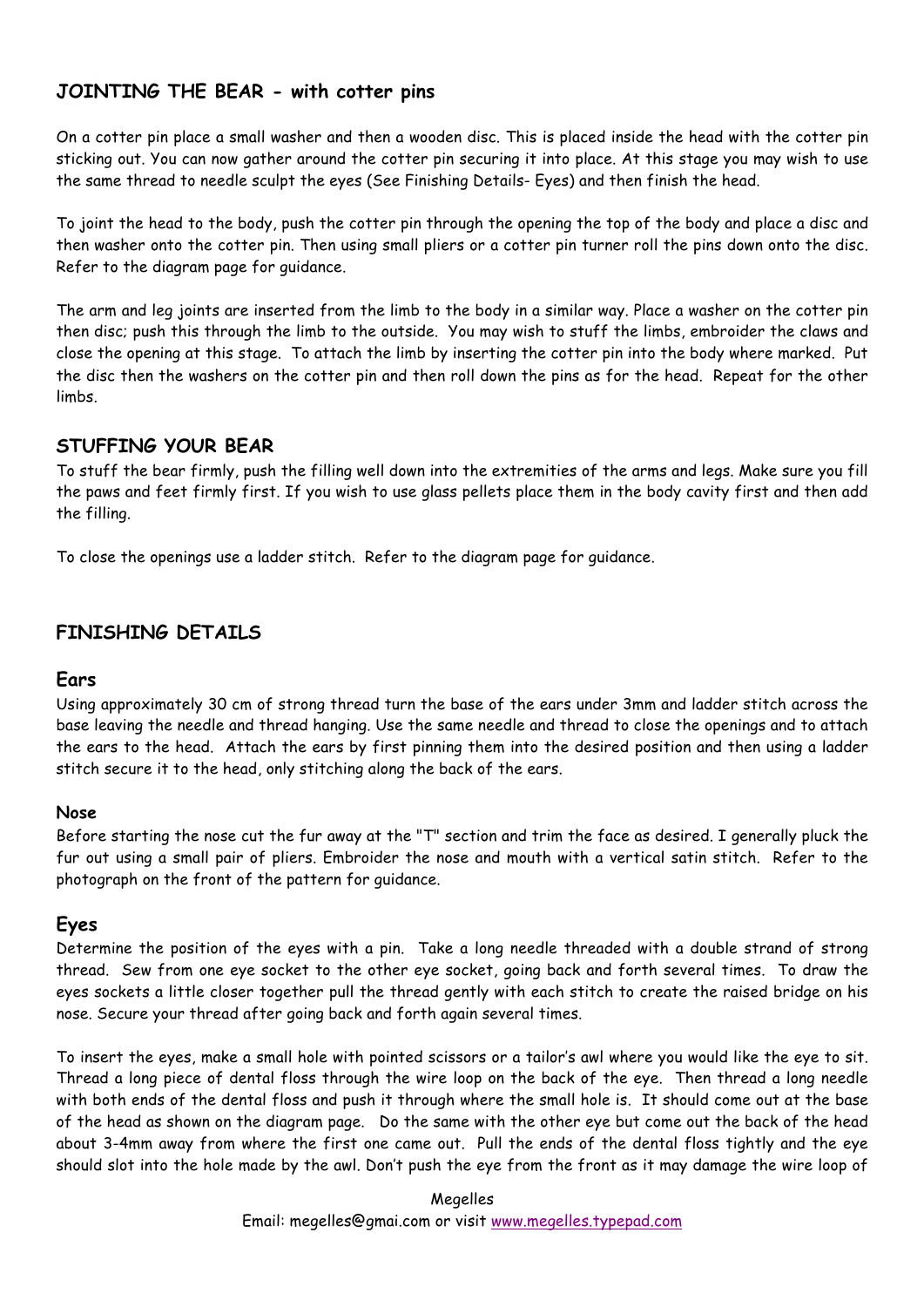the eye. Tie the ends off using a "quilters" tie then thread the loose ends back into the head. (Refer to diagram page).

**CONGRATULATIONS YOU HAVE NOW FINISHED YOUR BEAR**

# **Megelles**





3.



**Ladder Stitch**

**Pattern Notations**

- **a. Joint placement ●**
- **b. Direction of fur**
- **c. Leave open for jointing**
- **d. Match markings ∆**



 $b.$ 

**a. Inserting the eyes**

**b. Quilters Tie**

# **www.megelles.com**

Copyright c. Megelles 2006 this pattern and products made from this pattern may not be reproduced in any form (i.e. enlarged or reduced or reproduction of the written instructions and designs) without written permission from the designer.

> Megelles Email: megelles@gmai.com or visit www.megelles.typepad.com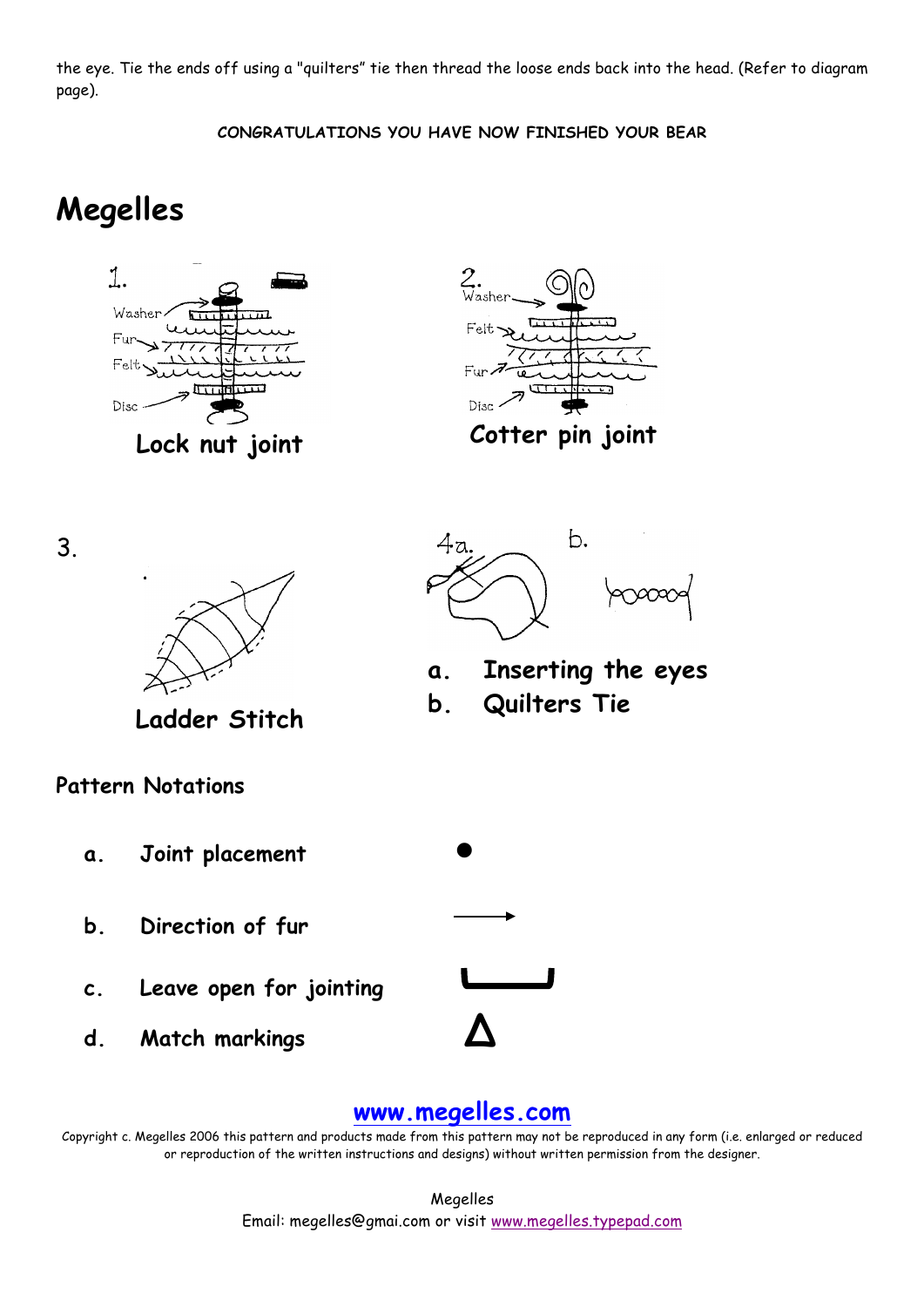

Copyright c. Megelles 2006 this pattern and products made from this pattern may not be reproduced in any form. (i.e. enlarged or reduced or reproduction of the written instructions and designs) without written permission from the designer.